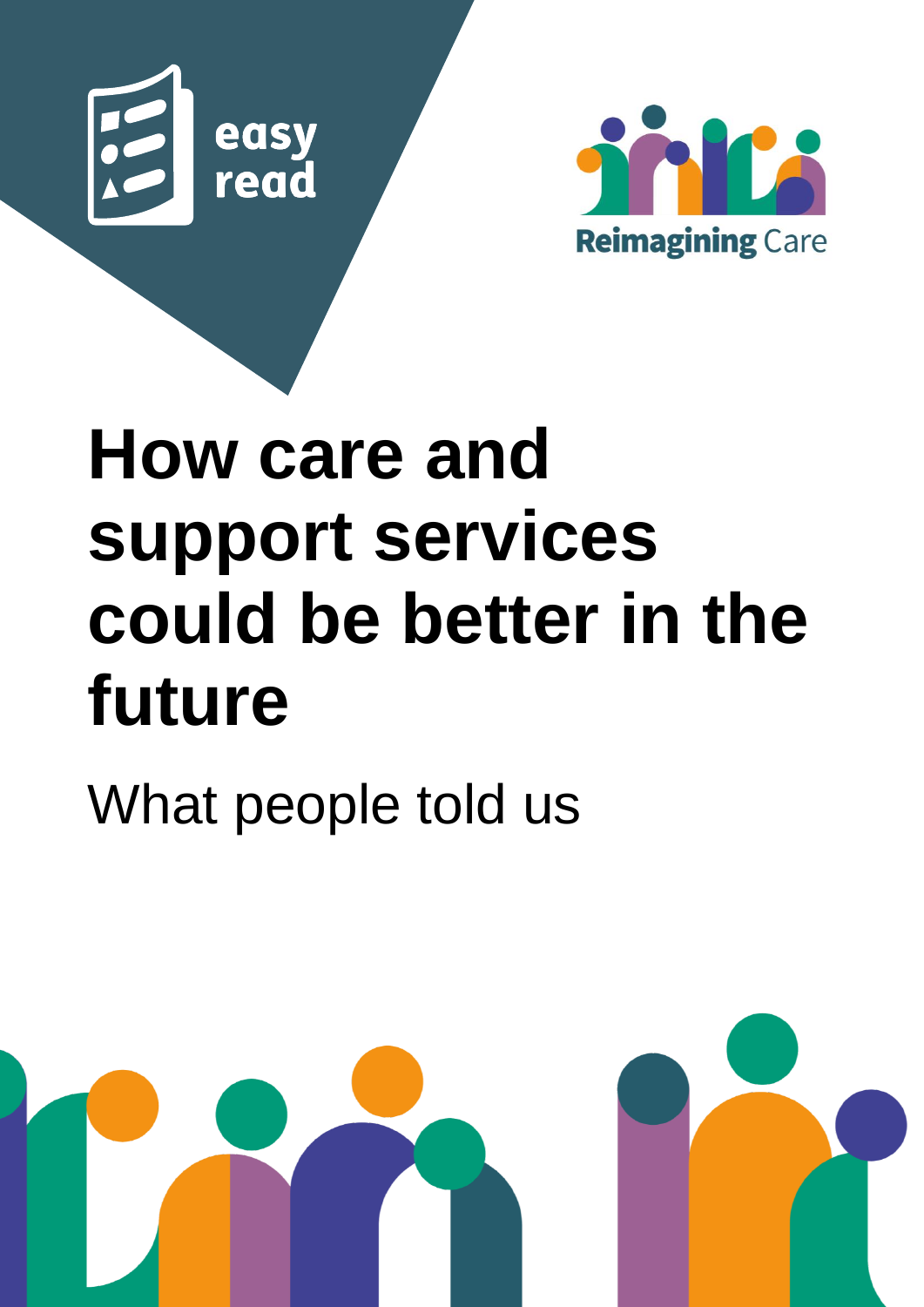#### **Contents**

| Introduction                                     |   |
|--------------------------------------------------|---|
| What people said about care and support now      |   |
| What people said care and support should be like | 6 |
| For more information                             |   |



In this Easy Read document, difficult words are in **bold**. We explain what these words mean in the sentence after they have been used.

Page



Some words are **blue and underlined.** These are links which will go to another website which has more information.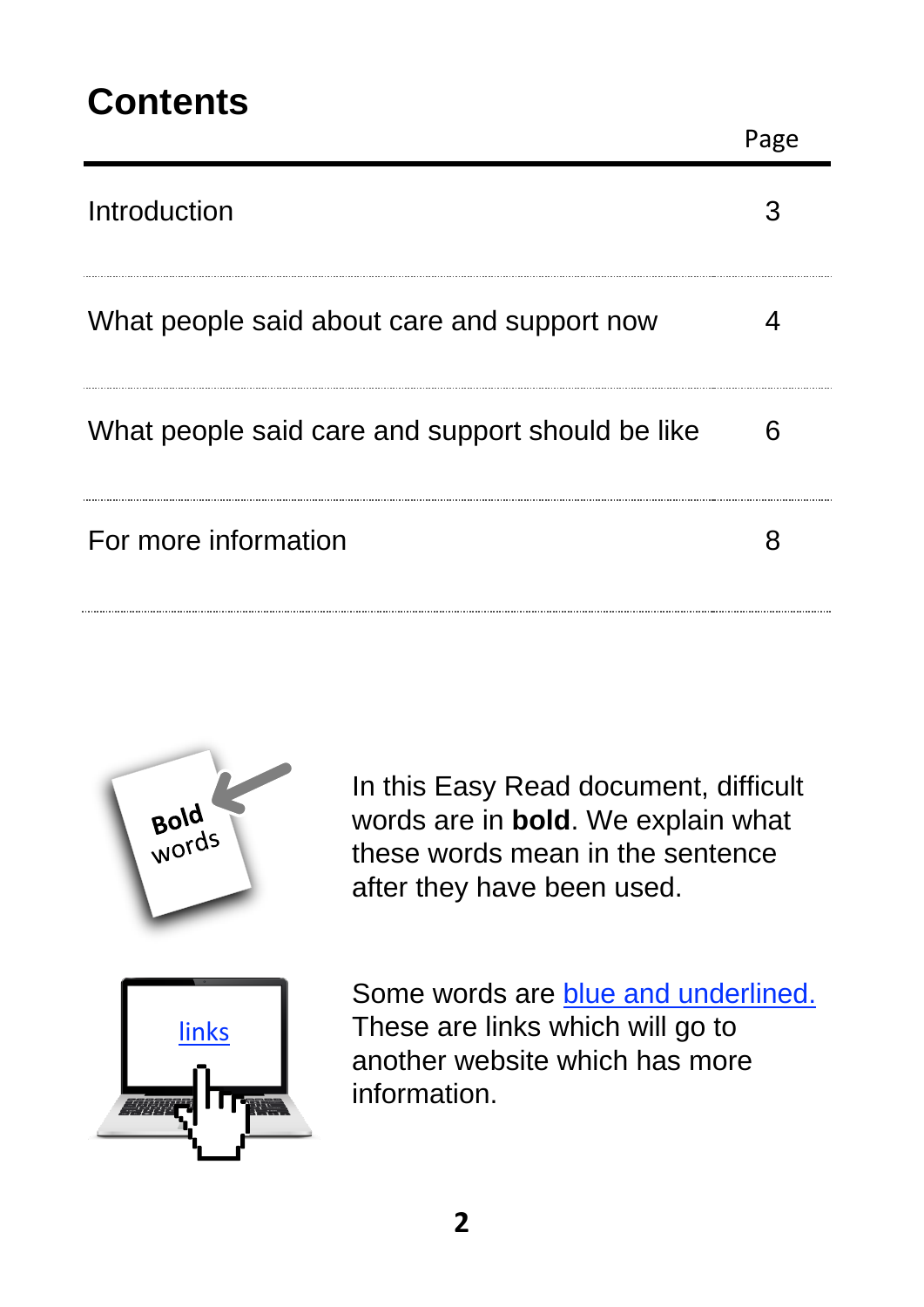### **Introduction**



The Archbishops of Canterbury and York have set up a group of people to think about how care services could be better in the future.

The group is called the Commission on Reimagining Care.



In October 2021 we asked people what they thought about how care services could be better in the future.



This information explains what they told us.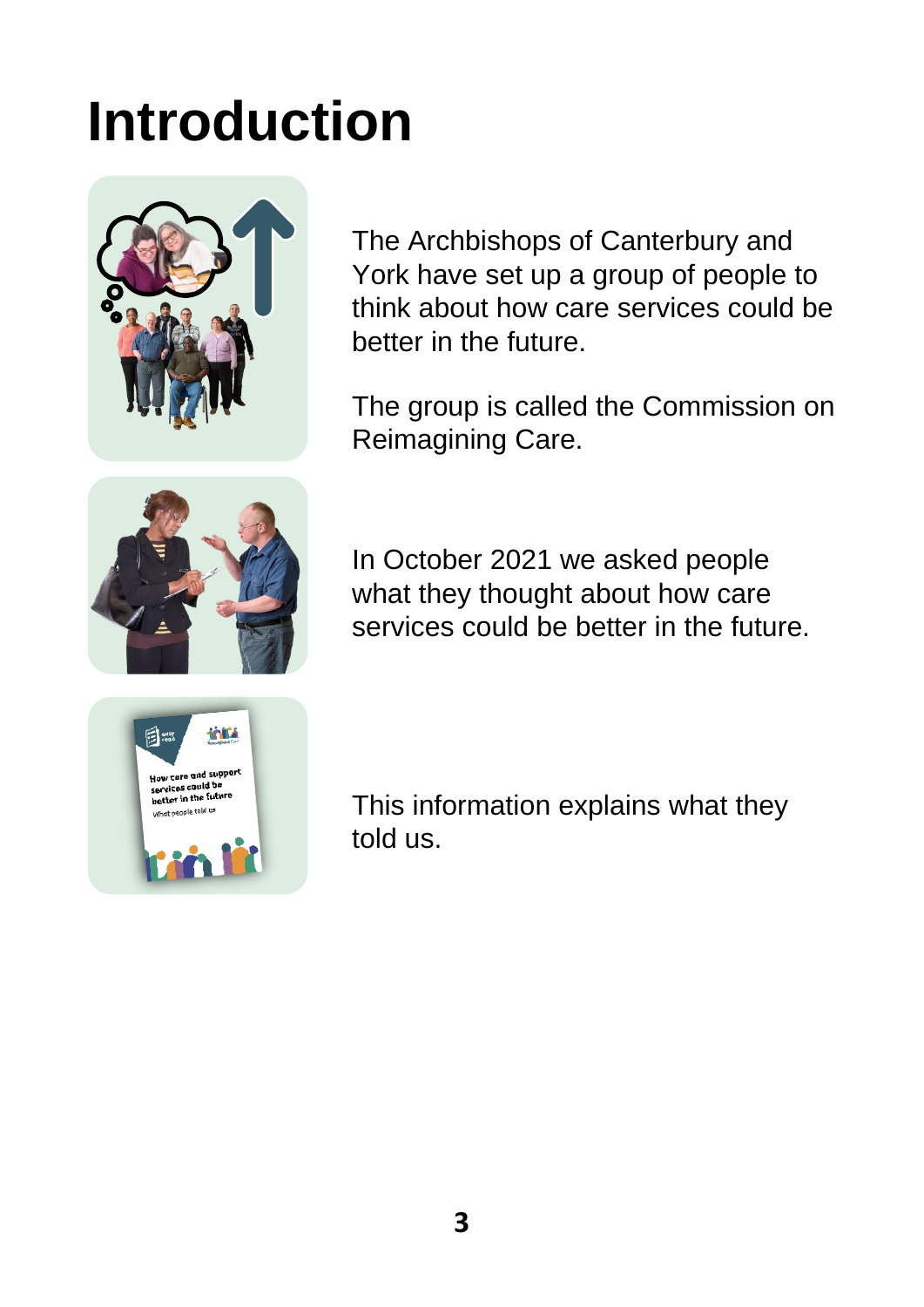#### **What people said about care and support now**



The people we asked told us that:

- Care and support should support people's feelings, as well as their physical needs.
- Care and support should allow everyone to help each other.
- Good care and support help people to do well.
- People could benefit from more support from their local community.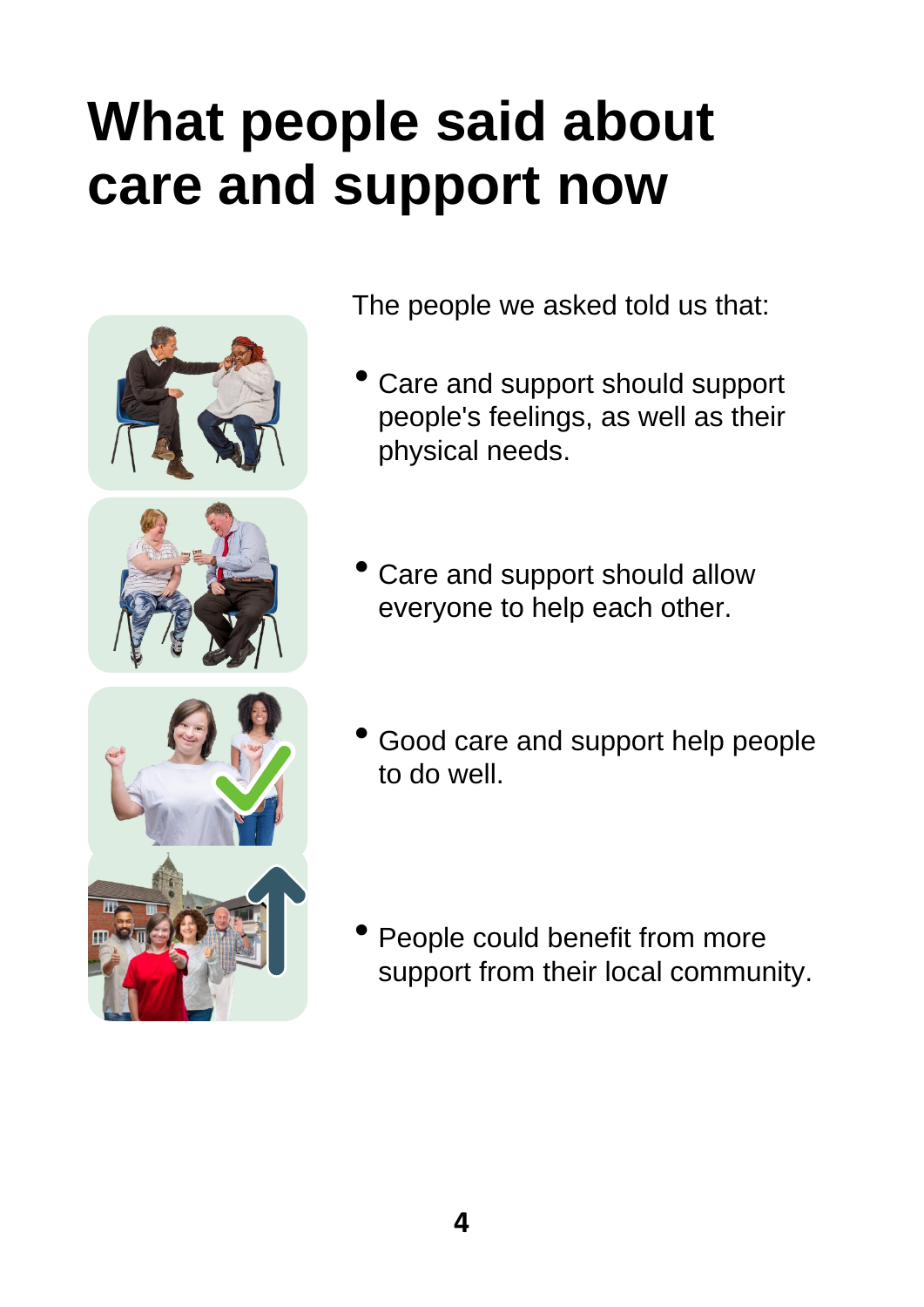

• Churches offer <sup>a</sup> lot of activities for people who get care and support.

But the support from churches can be better in some places than others.

Some churches find it difficult to support people because they:

- Don't have enough time or people.
- Don't know enough about people's needs.

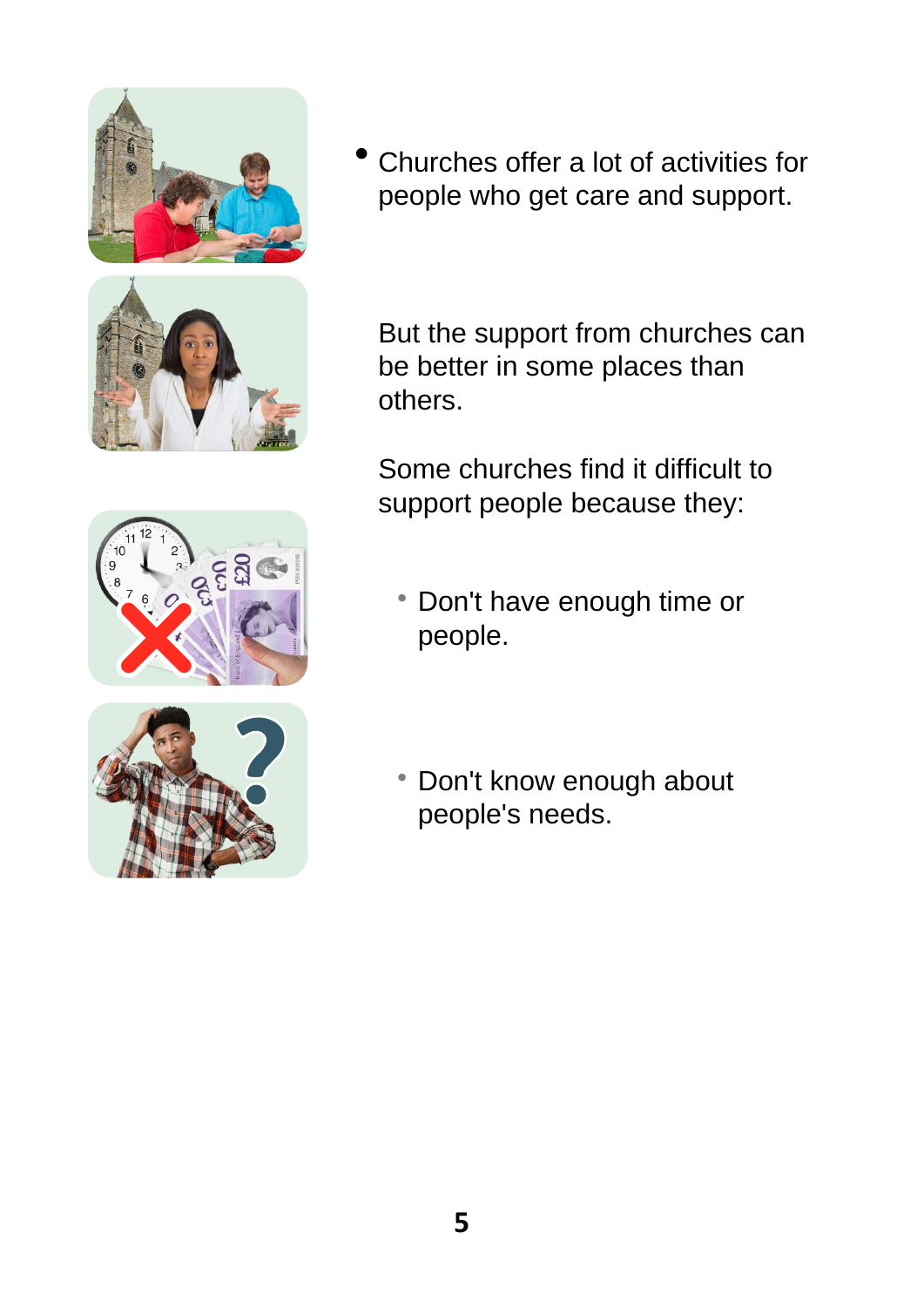### **What people said care and support should be like**



When we asked people what care and support should be like in the future, they told us:



Care and support should allow people to have control over their lives.



• Everyone should be able to get good care and support, no matter how much money they have.







People should get more information about their care and support to help them make better choices.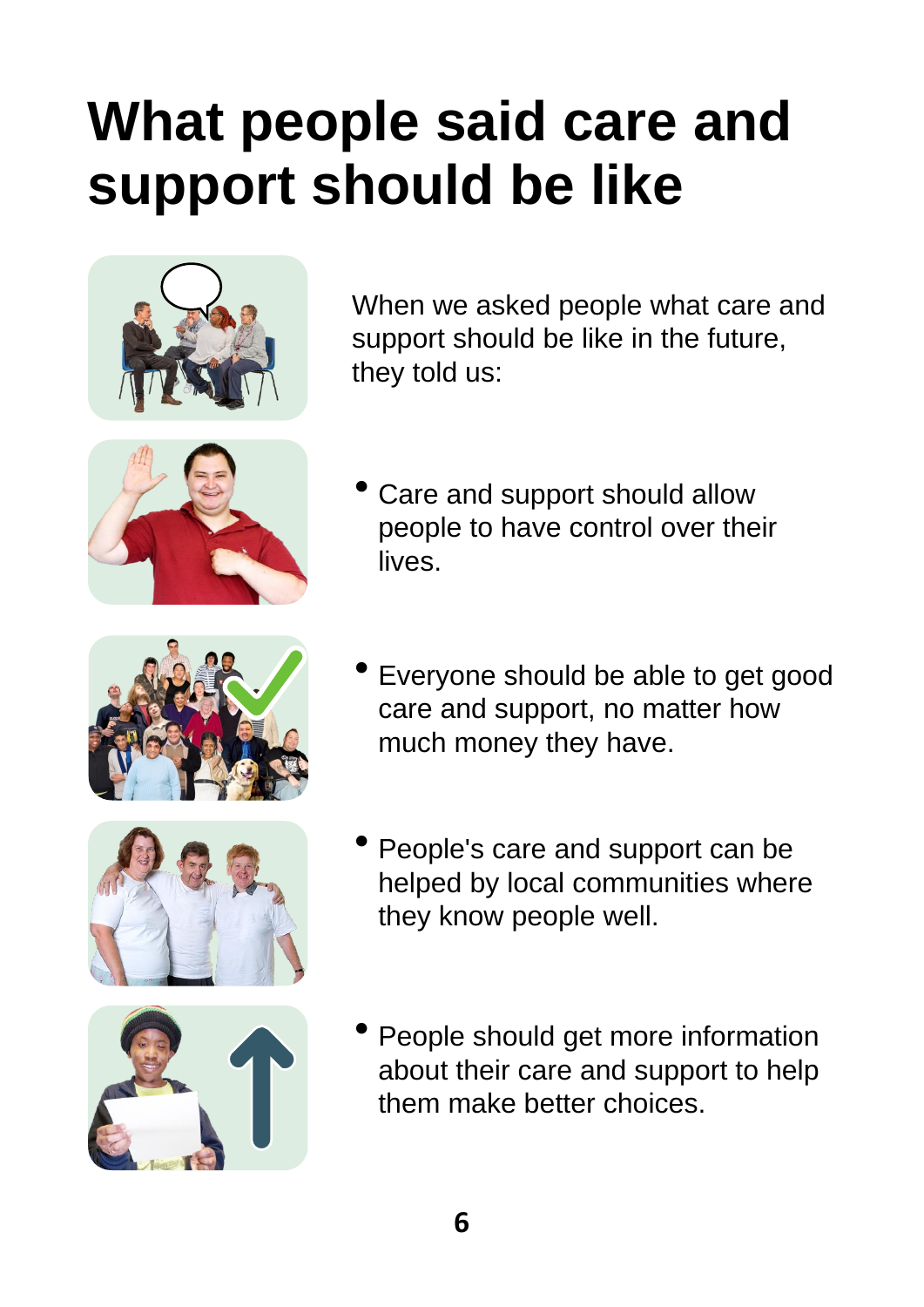



• Everyone should think about people who get care and support in a better way.

Everyone we spoke to agreed that we need big ideas to change care and support.

We will do more listening and thinking about what everyone needs to live a good life.